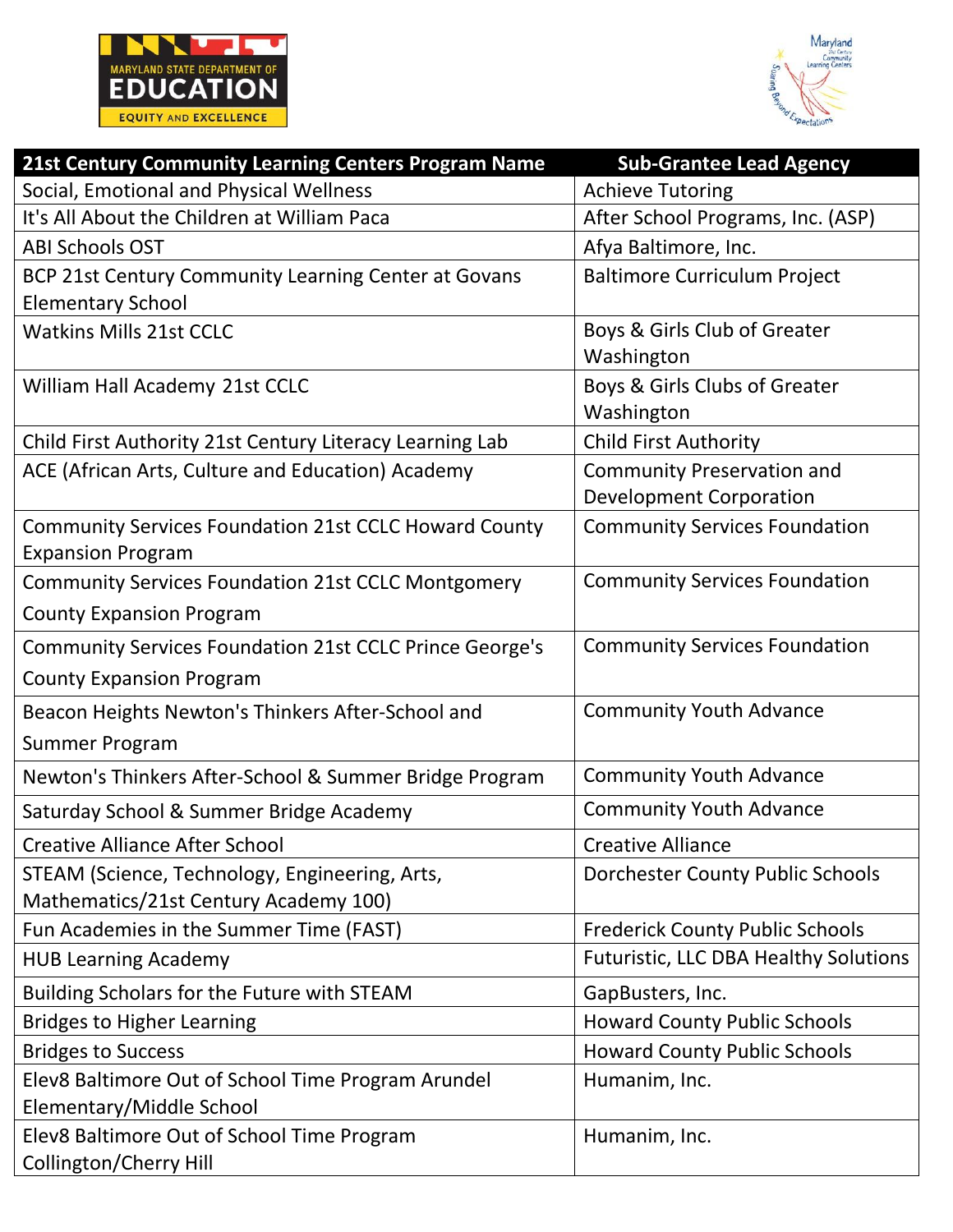



| Identity 21st Century Community Learning Center:                                 | Identity, Inc.                                                                                                                  |
|----------------------------------------------------------------------------------|---------------------------------------------------------------------------------------------------------------------------------|
| Montgomery Village and Neelsville Middle Schools                                 |                                                                                                                                 |
| Jovenes de Manana (Youth of Tomorrow) Program at                                 | Identity, Inc.                                                                                                                  |
| <b>Whetstone Elementary School</b>                                               |                                                                                                                                 |
| <b>LAYC</b>                                                                      | Latin American Youth Center                                                                                                     |
| BEE SMART (Baltimore Environmental Education Summer                              | Living Classrooms Foundation                                                                                                    |
| Math and Reading Trailblazers)                                                   |                                                                                                                                 |
| <b>BUGS After School and Summer Program</b>                                      | Living Classrooms Foundation                                                                                                    |
| Gateway Enrichment Program II (Massie Academy)                                   | McDougall International, Inc.                                                                                                   |
| <b>MERIT Health Leadership Academy</b>                                           | <b>MERIT</b> (Medical Education<br><b>Resources Initiative for Teens)</b>                                                       |
| Achievement Linking Innovation, Vision, and Engagement<br>(A.LI.V.E.) S.T.E.A.M. | Mid-Atlantic Equity Consortium                                                                                                  |
| Knight Time & Wolverines Pack                                                    | <b>Montgomery County Public Schools</b>                                                                                         |
| <b>Great Achievers Toward Outstanding Results (GATOR)</b>                        | Montgomery Housing Partnership                                                                                                  |
| Afterschool Program                                                              |                                                                                                                                 |
| Hope After School Program                                                        | Mt. Carmel United Methodist<br>Church                                                                                           |
| Partnering for Youth-Project A to Z                                              | Queen Anne's County Board of<br>Education                                                                                       |
| South End 21st CCLC Program                                                      | San Mar Children's Home, Inc.                                                                                                   |
| The FACES of Somerset                                                            | <b>Somerset County Local Management</b><br><b>Board</b>                                                                         |
| <b>Power Project</b>                                                             | St. Francis Neighborhood Center                                                                                                 |
| Project Achieve                                                                  | Suitland Family and Life<br>Development Corporation/Suitland<br><b>Technology Education Engagement</b><br>Resource Center, Inc. |
| Pathways to Success Program                                                      | The ERHKY Foundation                                                                                                            |
| Maryland Center at Bowie State University Education                              | The Maryland Center at Bowie State                                                                                              |
| Innovation Initiative (EI2 Project)                                              | University                                                                                                                      |
| Baltimore Dream Academy (BDA)                                                    | U.S. Dream Academy                                                                                                              |
| Let's Invest in Neighborhood Kids(LINK) Summer and LINK                          | <b>Village Learning Place</b>                                                                                                   |
| Leaders Summer                                                                   |                                                                                                                                 |